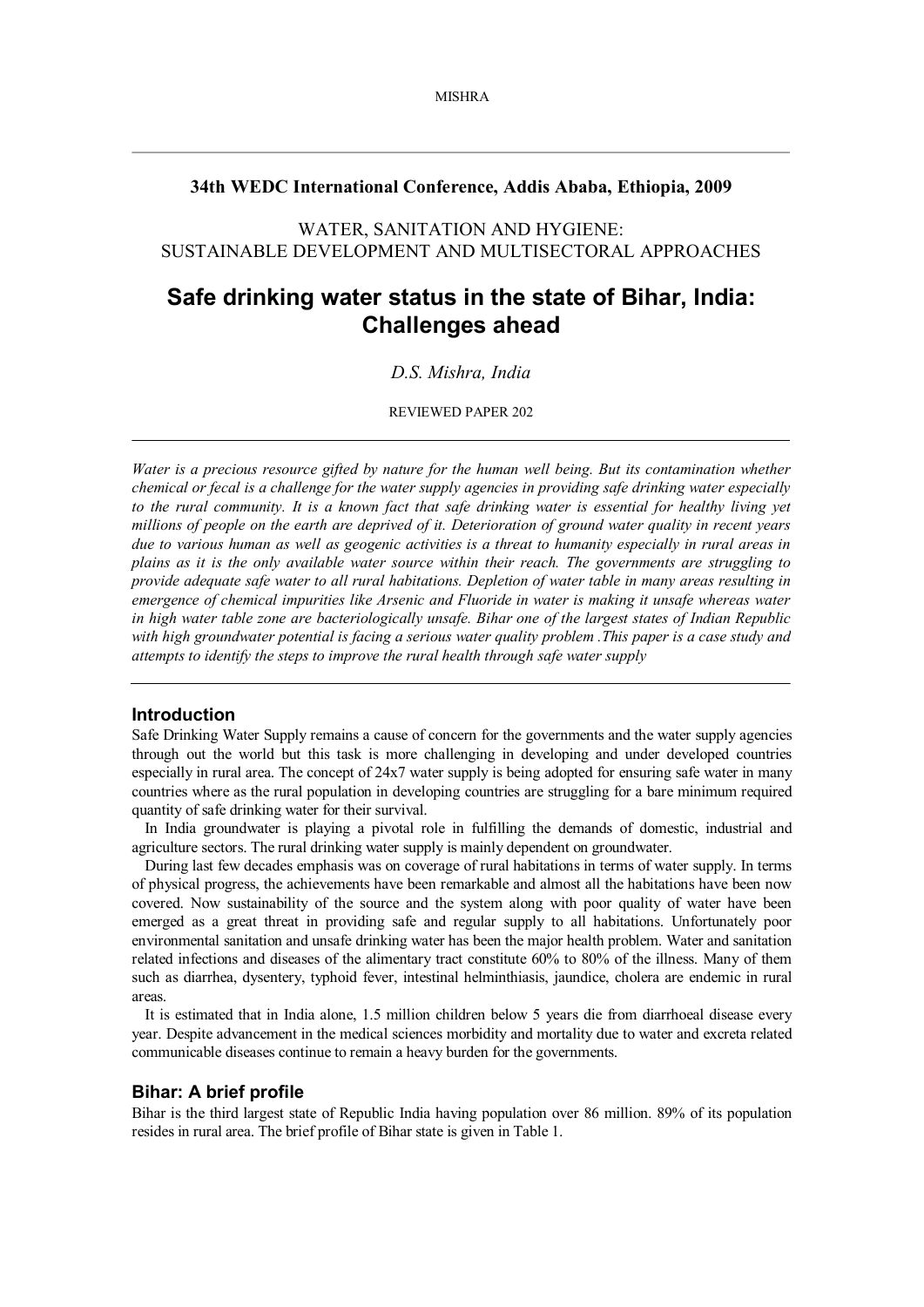# MISHRA

| Table 1.                              |                             |
|---------------------------------------|-----------------------------|
|                                       |                             |
| Latitude                              | 21°-58'-10" ~ 27°-31'-15" N |
| Longitude                             | 82°-19'-50" ~ 88°-17'-40" E |
| Total area                            | 94,163.00 sq. kms           |
| Height above sea-level                | 173 feet                    |
| Avg. number of rainy days             | 52.5 days in a year         |
| <b>Districts</b>                      | 38                          |
| CD blocks                             | 534                         |
| Panchayats                            | 8,471                       |
| Number of revenue villages            | 45103                       |
| Number of habitations                 | 105303                      |
| Urban agglomerations                  | 9                           |
| Towns                                 | 130                         |
| <b>Key statistics</b>                 |                             |
| Population(2001)                      | 82,878,796                  |
| Population density(persons per Sq Km) | 880                         |
| Literacy                              | 47.53%                      |
| Infant mortality rate                 | 67                          |
| Maternal mortality rate               | 452                         |

Sources: Directorate of Economics and Statistics, GoB 2003;Census of India 2001.

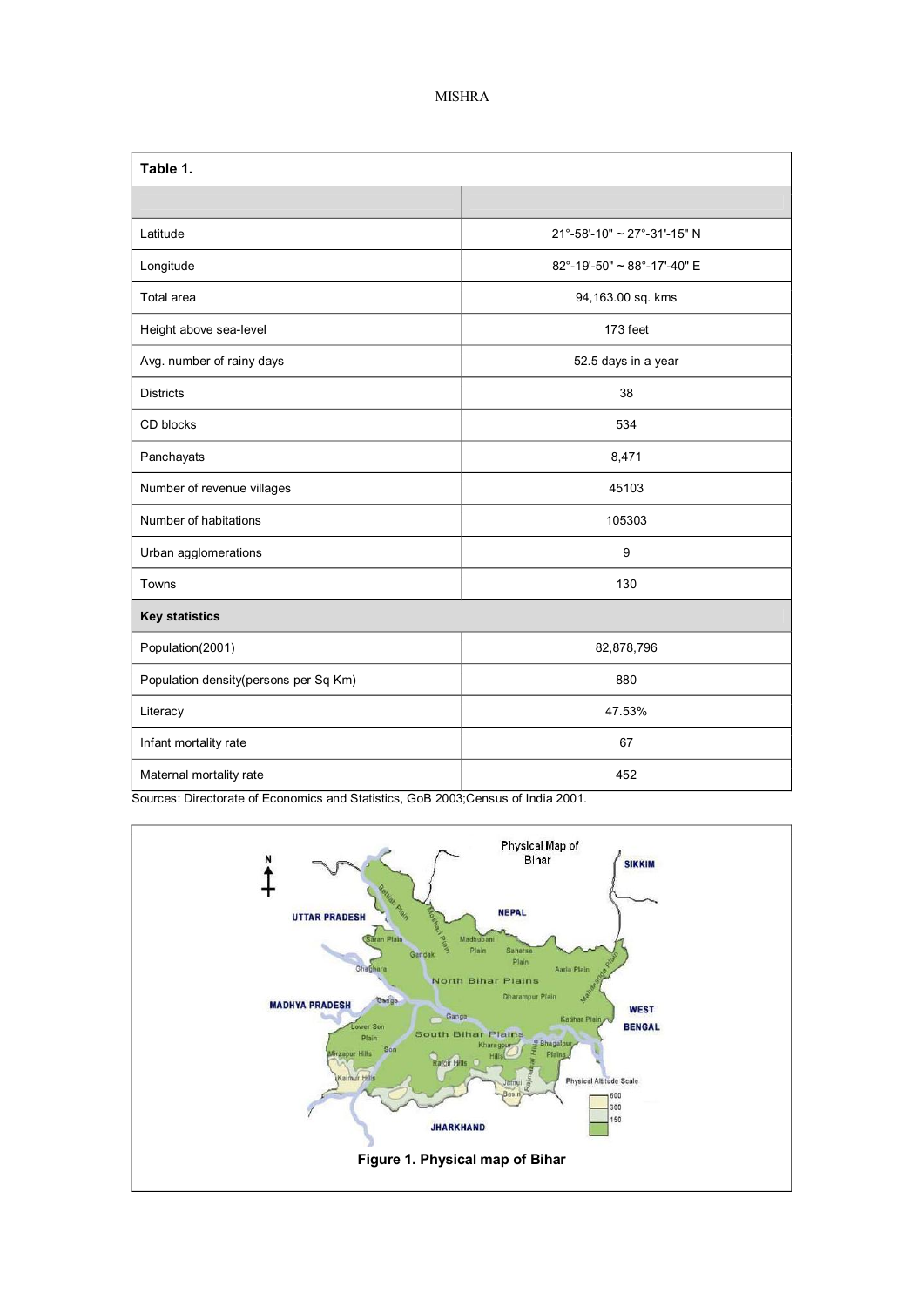### **Geology**

Geologically, Bihar represents the extreme northern front of Indian subcontinent.These includes (i) the belt of Himalayan foothills in the northern fringe of Paschim Champaran (ii) the vast Ganga Plains, (iii) the Vindhyan (Kaimur) Plateau extending into Rohtas region, (iv) the sporadic and small Gondwana basin outliers in Banka district, (v) the Satpura Range extending into large part of the area North of Chotanagpur Plateau, (vi) the parts of Bihar Mica belt in Nawada, Jamul and Banka districts and (vii) the Granite Gneissic complex of Chotanagpur plateau. Nearly two third of Bihar is under cover of Ganga basin compossed of alluvium and masks the nature of basement rocks.

### **Water resources**

Bihar is blessed with abundant surface and ground water resources that are sufficient to cater to demands for various end uses. The state receives average rainfall of 1250-1350 m but 87% of this precipitation is limited to three monsoon months. Water table in the state varies from as low as 5M in the North Eastern region to 20M in the Southern districts. Bihar lies in the transitional climate zone between humid West Bengal in the east and sub humid Uttarpradesh in the west.Recurrent floods are a serious problem in Bihar.These can render about 9.4 lakh ha water logged and affect as much as quarter of the population in some years.

### **Hydrology**

Hydrogeologically, the various litho-units of the State can be grouped as unconsolidated / Alluvial formation; semi-consolidated formations and consolidated/fissured formations. The main alluvial tract covers entire north Bihar and a sizeable area south of the Ganga River. These alluvial formations constitute prolific aquifers where the tubewell can yield between 120247m3/hr. The potentiality of these aquifer decreases due south in the marginal tract. Auto flow conditions occur in the sub-Tarai region of Madhubani, Sitamarhi and West Champaran districts. In the hard rock areas of South Bihar, borewells located near lineaments/fractures can yield between 10-50 m3/hr.

| Table 2.                                   |            |  |
|--------------------------------------------|------------|--|
| <b>Dynamic resources</b>                   |            |  |
| Annual replenishable ground water resource | 29.19 BCM  |  |
| Net annual ground water availability       | 27.42 BCM  |  |
| Annual ground water draft                  | 10.77 BCM  |  |
| Stage of ground water development          | 39 %       |  |
| <b>Developmental nonitoring</b>            |            |  |
| Over exploited                             | <b>NIL</b> |  |
| Critical                                   | <b>NIL</b> |  |
| Semi-critical                              | <b>NIL</b> |  |

# **Groundwater exploration/sources findings**

### **Water supply status**

It is the responsibility of the State Government to provide safe drinking water to its people . Till last decade coverage of habitations was the priority of the government. Safe water and other related issues like sanitation and hygiene have been not taken care of. The rural population of the state is served by public as well as private hand pumps (India Mark III and shallow well handpumps).The nos of Govt handpumps in the state is more than 800000 in addition to over 700 rural piped water supply schemes. The contribution of private handpumps in water supply is also significant as they are quite high in numbers. The accessibility of drinking water is easy due to groundwater availability at low depth. In terms of quantity , the average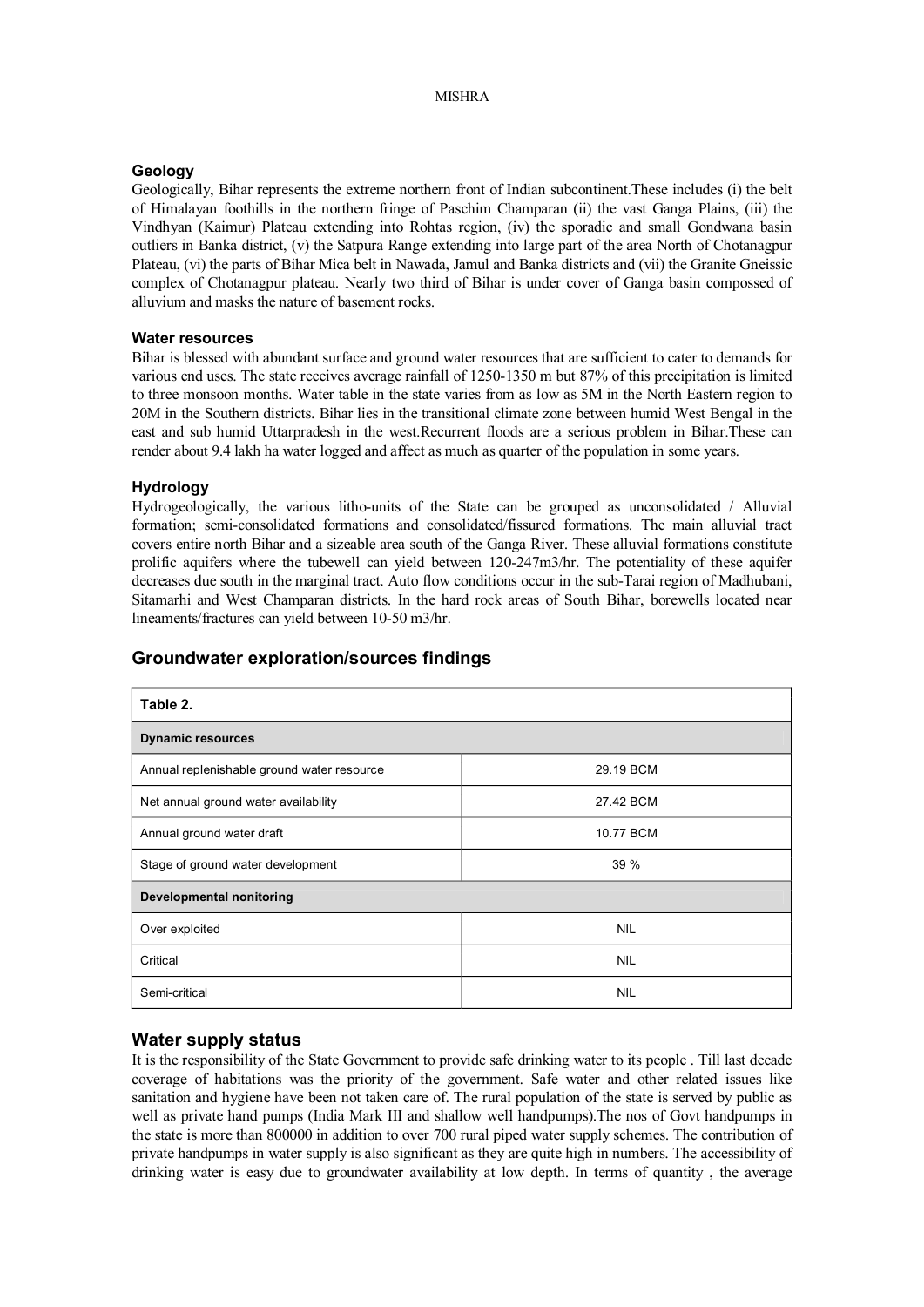### MISHRA

population served per source is 110 against the Government of India norms of 250 persons per source. A study by STEM (2000-2001) reported that shallow handpumps constituted by 87 percent of the total stock. while deep tubewells constitute 12 percent.

The major problem in the sector is to ensure adequate, safe and uninterrupted availability of water and adequate sanitation facilities. Due lack of knowledge and low affordability, the private water sources are mostly shallow in nature hence there is high risk of fecal contamination. Lack of adequate sanitation facilities and hygiene practices makes the situation more critical. The sanitation coverage in rural areas is only 14%, hence the task of providing safe drinking water becomes more challenging. The recurrent floods poses significant challenges to rural water supply and sanitation service delivery in large parts of the state. This not only interrupts service delivery during the floods but also causes damage to RWSS infrastructures and has heavy health implications during and after the recession of floods.

Sustainability of sources and the water supply system is also a key issue in maintaining regular supply of drinking water. The aging of the water supply assets, their timely replacement and regular maintenance of the water supply assets, minimising the down time of the water supply system are the major area to be addressed.

### **Water quality status**

Even after being rich in water reserves, the summer is water stressed in the southern part of the state and during rainy season floods in the northern Bihar drinking water becomes unsafe due to fecal contamination causing increase in incidents of diseases like diarrhea, dysentery, typhoid fever, intestinal helminthiasis, jaundice, cholera etc. The emergence of chemical contamination in the ground water also posing challenges in providing safe drinking water.

The state Government recent findings of the water quality mapping of the whole state (226145 samples were tested during November 2007- February 2008, covering all the 38 districts) indicates that the drinking water sources in rural areas are not safe in most of the area and the health of the rural population is at risk. Out of the 38 districts, water sources of 1750 habitations of 80 blocks in 13 districts situated along the river Ganges are partially affected by arsenic contamination(As >50 ppb) whereas the drinking water sources of 6373 habitations of 22 districts are affected with excess Fluoride (>1.5 ppm) and presence of excess iron in groundwater is in majority of the districts. Apart from chemical impurities fecal contamination of water is prevalent in many water sources. (Envirotech Report 2008). It was found in Arsenis affected areas that the water of open wells are safer in respect of Arsenic. The Deep tubewells (Depth  $> 125M$ ) are yielding Arsenic free water whereas in fluoride affected areas the fluoride content is increasing with depth.

### **Mitigation measures**

In Arsenic affected area, sanitary dug wells are being constructed for immediate short term measures, Multi village piped water supply schemes using surface water is being implemented in few districts. Deep tubewells are also adopted as one of the alternate options.

In Fluoride affected area domestic fluoride removal filters are being distributed as a short term measures. As long term measure community water supply schemes with solar powered motor and pumps and adsorption based treatment units are being constructed. Apart from that the contaminated water sources are marked red to make people aware of the quality problem in the water source.

Extensive IEC activities and awareness programmes are being organized at District, block and Panchayat level all over the state to educate the rural masses. The grass root workers are being given training to use FTKs( Field test Kits) for testing the water quality of water source. Each Panchayats are given FTKs for testing of chemical and bacteriological impurities.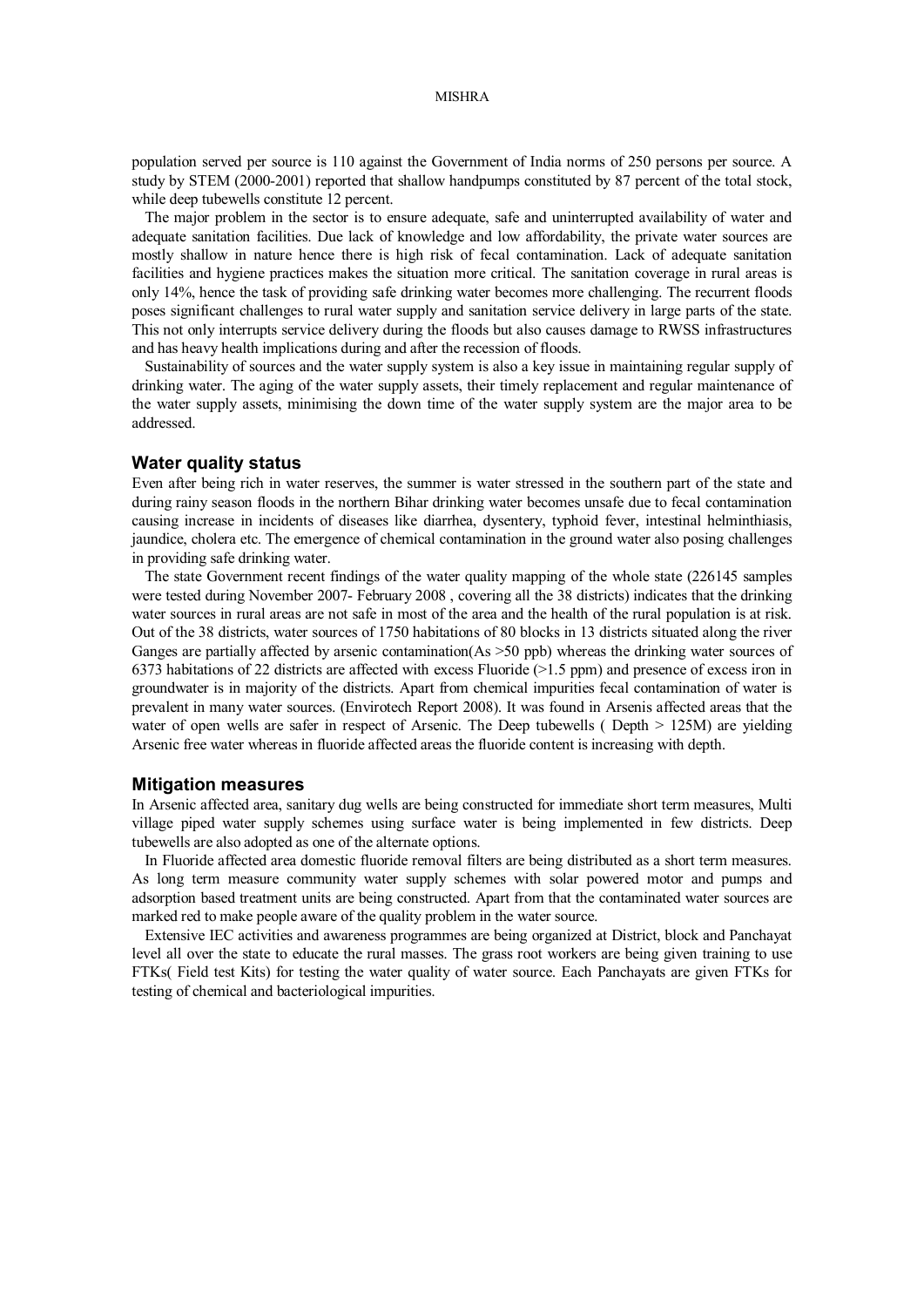



# **Conclusions and recommendations**

The arsenic and Fluoride contamination of groundwater along with poor sanitation facilities in the state of Bihar has become a major challenge in water supply in rural and urban areas. Particularly the risk is high in rural areas because the affected aquifer (<70 m below ground) is the main supplier of drinking water mainly through hand pumps.

The arsenic contamination is confined within Younger Alluvial Belt along the river Ganga. The affected areas are flood prone, geochemically representing reducing environment resulting in mobilization of arsenic in groundwater. The Pleistocene aquifers are free from arsenic contamination. Though lot of water quality data is being generated, there is lack of sufficient health data and their correlation with contamination.

Presently the safe limit is being considered as 50 ppb. If the international guideline of 10 ppb is adopted the affected areas and the population at risk will be many times.

The arsenic affected wells in particular and the contaminated aquifer in general, to be avoided. Arsenic free deep aquifer, which has sufficient potentiality, can be tapped for community water supply. But care should be taken for leakage of contaminated water from shallow aquifer downwards due to faulty design/construction of the wells. Surface water may be the long-term sustainable source for the villages along the River Ganga. Detailed health data is an essential input for understanding the scale of the problem, which is lacking. Research work is needed impact on arsenic fixation and its magnification through food chain. Arsenic treatment based solution may not be viable because of several constraints such as difficulty in operation, safe disposal of sludge and maintenance of the system. At last efficient water management is required for preventing further deterioration of water quality and its sustainable use.

As magnitude of the problem is large , following activities may help in improving the safe water delivery mechanism and reduction of health problems:

- Improved sanitation and hugeine practices through advocacy, mass awareness compaign and adeqauate attention to institutionalized hygene education promotion.
- · A water quality database should be developed to document all water quality data collected with GIS mapping.
- Strengthening of the water testing Laboratories and their capacity.
- · A concurrent monitoring system needs to be developed. The private sources are also to be monitored.
- Effective communication and social mobilization is to be done extensively in the affected area.